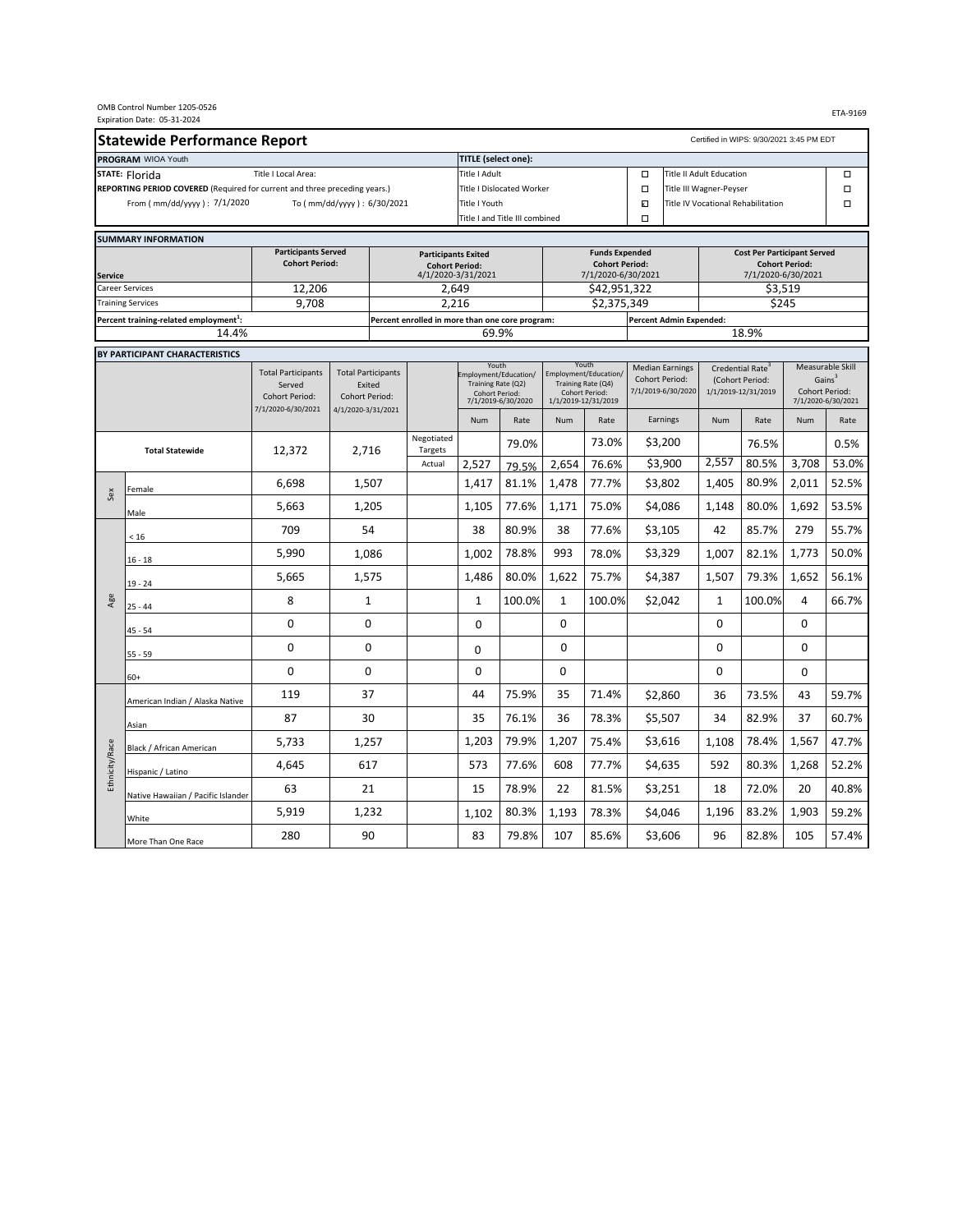| BY EMPLOYMENT BARRIER <sup>4</sup>                                             |                                                        |          |                       |                                                      |       |                                                      |       |                        |                              |       |                                        |       |
|--------------------------------------------------------------------------------|--------------------------------------------------------|----------|-----------------------|------------------------------------------------------|-------|------------------------------------------------------|-------|------------------------|------------------------------|-------|----------------------------------------|-------|
|                                                                                | <b>Total Participants</b><br><b>Total Participants</b> |          |                       | Youth<br>Employment/Education/<br>Training Rate (Q2) |       | Youth<br>Employment/Education/<br>Training Rate (Q4) |       | <b>Median Earnings</b> | Credential Rate <sup>3</sup> |       | Measurable Skill<br>Gains <sup>3</sup> |       |
|                                                                                | Served                                                 | Exited   |                       | Num                                                  | Rate  | <b>Num</b>                                           | Rate  | Earnings               | <b>Num</b>                   | Rate  | <b>Num</b>                             | Rate  |
| <b>Total Statewide</b>                                                         | 12,372                                                 | 2,716    | Negotiated<br>Targets |                                                      | 79.0% |                                                      | 73.0% | \$3,200                |                              | 76.5% |                                        | 0.5%  |
|                                                                                |                                                        |          | Actual                | 2,527                                                | 79.5% | 2,654                                                | 76.6% | \$3,900                | 2,557                        | 80.5% | 3,708                                  | 53.0% |
| <b>Displaced Homemakers</b>                                                    | $\mathbf{1}$                                           | $\Omega$ |                       | $\Omega$                                             |       | $\Omega$                                             |       |                        | $\Omega$                     |       | $\Omega$                               |       |
| English Language Learners, Low Levels of<br>Literacy, Cultural Barriers        | 10,484                                                 | 1,940    |                       | 1,767                                                | 79.5% | 1,591                                                | 75.8% | \$3,646                | 1,672                        | 83.3% | 3,076                                  | 53.0% |
| Exhausting TANF within 2 years (Part A<br>Title IV of the Social Security Act) | $\Omega$                                               | $\Omega$ |                       | $\Omega$                                             |       | $\Omega$                                             |       |                        | $\Omega$                     |       | $\Omega$                               |       |
| Ex-offenders                                                                   | 1,039                                                  | 209      |                       | 188                                                  | 75.8% | 205                                                  | 71.4% | \$3,380                | 197                          | 75.8% | 240                                    | 49.8% |
| Homeless Individuals / runaway youth                                           | 352                                                    | 117      |                       | 99                                                   | 75.0% | 109                                                  | 74.7% | \$3,530                | 93                           | 79.5% | 130                                    | 60.7% |
| Long-term Unemployed<br>(27 or more consecutive weeks)                         | 533                                                    | 90       |                       | 55                                                   | 69.6% | 81                                                   | 64.8% | \$3,340                | 67                           | 69.1% | 117                                    | 42.4% |
| Low-Income Individuals                                                         | 12,010                                                 | 2,598    |                       | 2,416                                                | 79.5% | 2,535                                                | 76.1% | \$3,900                | 2,439                        | 80.2% | 3,555                                  | 52.6% |
| Migrant and Seasonal Farmworkers                                               | 54                                                     | 19       |                       | 18                                                   | 75.0% | 10                                                   | 66.7% | \$7,368                | 13                           | 86.7% | $\Omega$                               |       |
| Individuals with Disabilities (incl. youth)                                    | 953                                                    | 242      |                       | 198                                                  | 77.0% | 205                                                  | 70.0% | \$3,549                | 202                          | 78.9% | 287                                    | 44.8% |
| Single Parents (Incl. single pregnant<br>women)                                | 999                                                    | 269      |                       | 261                                                  | 79.1% | 316                                                  | 77.6% | \$4,332                | 247                          | 72.4% | 301                                    | 57.7% |
| Youth in foster care or aged out of system                                     | 213                                                    | 56       |                       | 37                                                   | 64.9% | 50                                                   | 58.1% | \$2,882                | 42                           | 60.0% | 53                                     | 41.7% |

## **ADDITIONAL COMMENTS:**

<sup>1</sup>Applies to Title I only.

'Applies to Title I only.<br><sup>2</sup>This indicator also includes those who entered into a training or education program for the Youth program.<br><sup>3</sup>Credential Bate and Measurable Skill Gains de not apply to the Wagnes Douser progr Credential Rate and Measurable Skill Gains do not apply to the Wagner-Peyser program. <sup>4</sup>Barriers to Employment are determined at the point of entry into the program.

## **Public Burden Statement** (1205-0NEW)

 and Research ● U.S. Department of Labor ● Room N-5641 ● 200 Constitution Ave., NW, ● Washington, DC ● 20210. Do NOT send the completed application to this address. Persons are not required to respond to this collection of information unless it displays a currently valid OMB control number. Respondent's reply to these reporting requirements is mandatory (Workforce Innovation and Opportunity Act, Section 116). Public reporting burden for this collection of information is estimated to average 30 minutes per response, including the time for reviewing instructions, searching existing data sources, gathering and maintaining the data needed, and completing and reviewing the collection of information. Send comments regarding this burden estimate to the Office of Policy Development